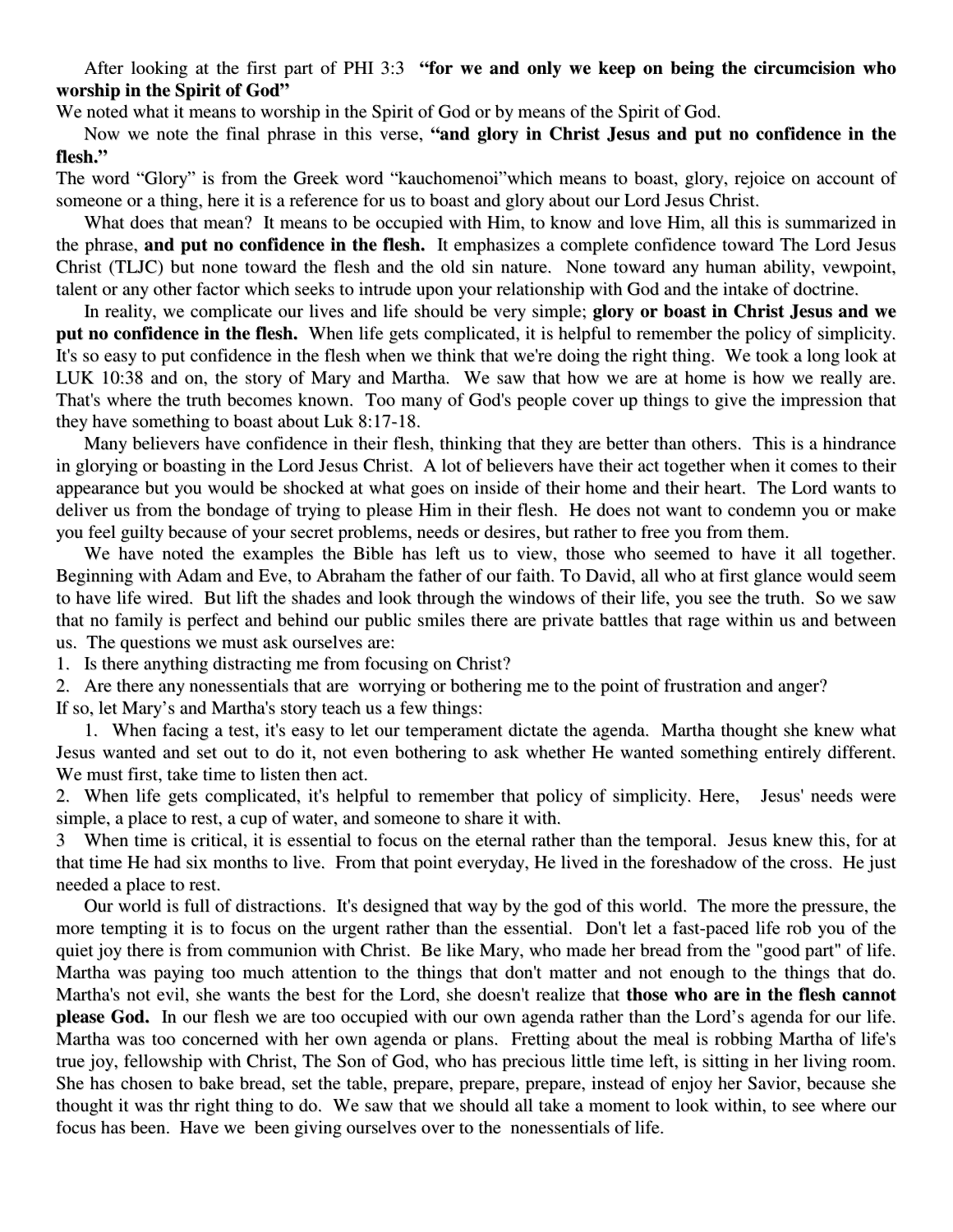Continuing into some passages to help us see the principle behind our main passage in Phi 3:3 this assertion, the hardest days of anything are usually the beginning days. That's true in principle in almost every one of life's responsibilities. Starting your life after high school, then after college, starting a new job, your own business, marriage, raising you children. We remember those first few weeks, months, or those early years. The hardest days are usually the beginning days, this principle is especially true of the ministry, anyone's ministry, it was certainly true of Our Lord's ministry. In Luk 4:1-13, His hair is still wet from the Jordan River having been baptized by John the Baptist. He is then driven into the wilderness and left there for forty days without food as He communes with His Father. The tempter comes an attacks tempting Him in the private realm of His life, tempting Him in the realm of power and influence, tempting Him to display Himself publicly.......all of that in hopes of bypassing the cross. He's just thirty years old, fresh out of Nazareth. Beginning with Luk 4:14, He jumps, as it were, from the frying pan into the fire.

As He leaves the wilderness, having victoriously withstood the enemy, He heads back to Galilee. However, don't forget LUK 4:13 **"And when the devil had finished every temptation, he departed from Him until an opportune time."**

You see Satan's coming back. What's true of Jesus in His ministry, is equally true for you and for me. You can expect hard times, In fact, they are more often the rule rather than then exception.

So, after all that happened in the first thirteen verses, LUK 4:14 says **"And Jesus returned to Galilee in the power of the Spirit; and news about Him spread through all the surrounding district."**

He was neither sidetracked nor was He defeated by the tempter, He goes right on with determination toward His goal. You see, this isn't for the weak. In the beginning of His ministry, from the outside, a person could look at Jesus and say, man He's got it made. After all in LUK 4:15 **"He was praised by all."** But, we don't really see what's being said here because we don't realize the kind of people who were praising Him. Galilee was a fertile field in which many new movements could easily spring up. They were always ready to follow a leader who would begin an insurrection or a revolution. Although Jesus wasn't preaching rebellion, the people scrambled to hear His revolutionary words of new life and to see this man whose power had been the talk of the land. However, remember that human praise is fickle, one moment people can be applauding God's messengers; the next, they can be looking for stones to throw at them. Jesus surely knew the gentle breeze of good favor would be short-lived, but who would have anticipated the sudden storm now awaiting Him, at Nazareth, His hometown?

The praise swept the countryside, superficial though it was. They were people who were zealous and therefore as He began teaching, He was praised by all. We should remember this, when starting out somewhere or with something, don't be overly impressed with early praise. It will quickly end. The honeymoon will soon be over, you can count on that. Because as soon as our Lord addressed their prejudices and their hypocrisy and pride and touched a nerve, they turned on him. How fickle is human praise. In fact, how much more fickle are those who believe it. He's accepted at Galilee because that's the way it was at Galilee, He was a fresh voice.

## Then one day, as Luke says LUK 4:16, **"and as was His custom, He entered the synagogue on the Sabbath, and stood up to read."**

It would not have been unusual for Jesus to participate in the service this way, standing up to read. During the second part, the reading of the scriptures, Jesus stepped to the front.

A hush of reverence for the Scriptures quieted the congregation as an attendant handed Jesus the scroll of Isaiah. And so He read Isaiah chapter 61.

LUK 4:18-20 **"The Spirit of the Lord is upon Me, Because He anointed Me to preach the gospel to the** poor. He has sent Me to proclaim release to the captives, And recovery of sight to the blind, To set free **those who are downtrodden, To proclaim the favorable year of the Lord. And He closed the book, and** gave it back to the attendant, and sat down; and the eyes of all in the synagogue were fixed upon Him."

He had read from Isaiah 61, one of the prophet's famous Messianic prophecies, and He was getting ready to expound upon it. And up until now, according to Luke, all were speaking well of Him. LUK 4:21 **"And He began to say to them, "Today this Scripture has been fulfilled in your hearing."**

Here was the bombshell? This was a prophecy concerning the coming of the Jewish Messiah.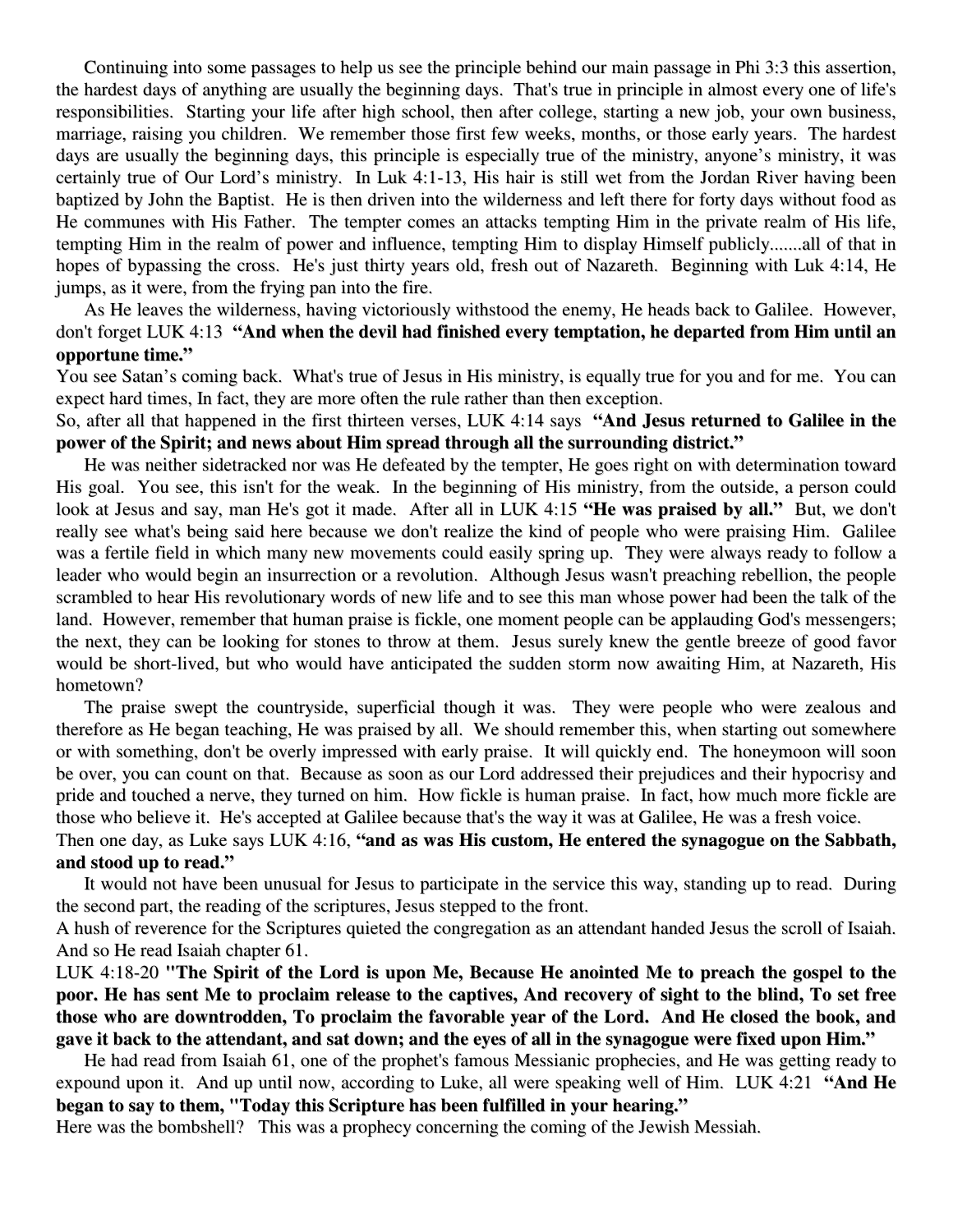Notice in reading from ISA 61:2, our Lord stopped after He read **"To proclaim the favorable year of the** Lord," Why did He stop there? He leaves out the rest of verse 2 and all of 3.

The "favorable year of the Lord" had to do with the grace of God being manifested through the ministry of our Lord consummating with the cross. He sat down and the eyes of all in the synagogue were fixed upon Him. With this stunning announcement, Jesus claimed to be the Person Isaiah had written about---the Messiah. He would fulfill all of Isaiah's prophecy but not right away. One line further, we find that God would send the Messiah to proclaim the favorable year of the Lord, And the day of vengeance of our God. Eventually, He would deliver God's judgment; but now was the springtime of God's grace, which God was generously shedding abroad to all nations. The smiles turned to scornful frowns, He could see skepticism written all over their faces. In verse 23, "And He said to them, "No doubt you will quote this proverb to Me, 'Physician, heal yourself! **Whatever we heard was done at Capernaum, do here in your home town as well."**

In other words "prove it, Show us your stuff!" True to the rule He would follow throughout His entire ministry, Jesus refused to whip up a miracle just to impress stony-hearted skeptics.

While He had the floor, though, He had more to tell them. LUK 4:24 **"And He said, Truly I say to you, no prophet is welcome in his home town."**

The Jews were so sure that they were God's people that they utterly despised all others.

In fact, they believed that "God had created the Gentiles to be fuel for the fires of hell."

And here was this young Jesus, whom they all knew, preaching as if God specially favored the Gentiles. *"He's no prophet, He's just a carpenter." Throw Him out!"*

## *"How could He be who He claims to be?"*

In fact, His own family was plagued with that sin of familiarity. Joh 7:1-5 Mar 3:13-21

With the sharp edge of Scripture, Jesus was slicing open and exposing the prejudices in their Jewish way of thinking. How fickle is human fame. The penthouse one day, the outhouse the next.

Welcome to the ministry. If they turned on Him, why do we get shocked when someone turns on us. If they just took some time and searched through the Scriptures they would have known who He was just from the geographical locations that He came from.

For example, in the Old Testament, it is written in Micah 5:2 that the Messiah would be born in Bethlehem.

MIC 5:2 **"But as for you, Bethlehem Ephrathah, {Too} little to be among the clans of Judah, From you** One will go forth for Me to be ruler in Israel. His goings forth are from long ago, From the days of **eternity."**

Matthew 2:1, **"Jesus was born in Bethlehem."**

In the Old Testament Scriptures, it is written in Hosea 11:1 that Jehovah would call His Son out of Egypt. HOS 11:1 **"When Israel was a youth I loved him, And out of Egypt I called My son."**

Look at Matthew 2:13-15, Jesus Christ was called out of Egypt.

In Isa 11:1, we have the prophecy that He would be a Nazarene, **"Then a shoot will spring from the stem of Jesse, And a branch** [we saw this word "Netser" which means a branch or a Nazarene] **from his roots will bear fruit."**

In MAT 2:23 **"and came and resided in a city called Nazareth, that what was spoken through the prophets might be fulfilled, "He shall be called a Nazarene."**

Then we are told that the Messiah would come from the tribe of Judah, one of the twelve tribes descended from Jacob, Gen 49:10.

This was fulfilled, in HEB 7:14 **"For it is evident that our Lord was descended from Judah,"**

Luk 3:23-34 tells us the same thing.

Just these few passages alone should have been sufficient proof.

But look at LUK 4:29 "and they rose up and cast Him out of the city, and led Him to the brow of the hill **on which their city had been built,"** (The brow of that hill by the way, you'll see again in chapter 23 when they crucify Him).

Think about what they are thinking. Their shift in attitude anticipates our Lord's last week of His ministry, when the happy shouts of "Hosanna" would swiftly turn into the deadly cries of "Crucify Him!" Right from the beginning, the Messiah tasted the cruel rejection of the friends He came to save. However, this was not His day